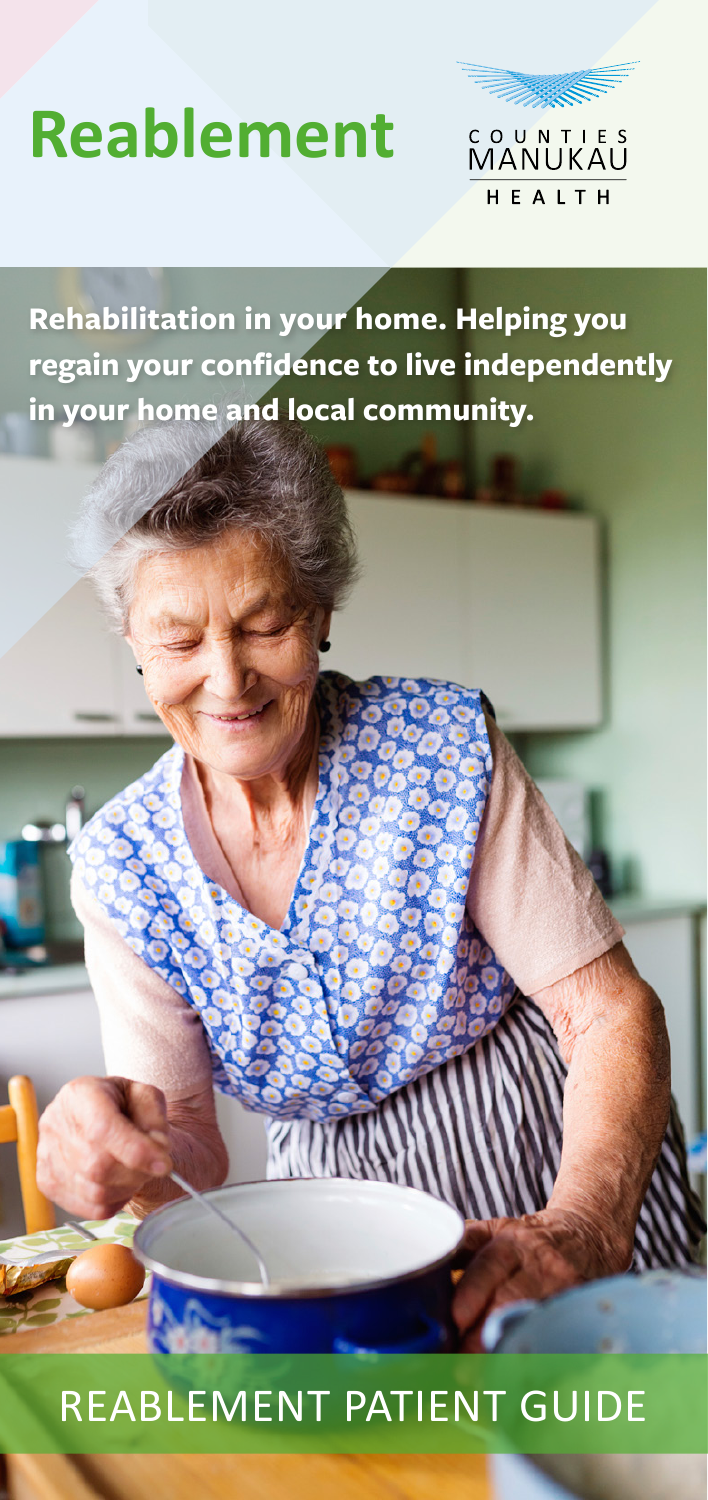**What is Reableme** 

Counties Manukau Health has introduced a Reablement approach to enable individuals to regain independence after a period of illness or injury. Reablement is free and is provided for a short time, usually up to six weeks. It is provided by your local Community Health Team. It is designed to help you get back to independence as quickly as is safe and practical for you. Reablement is based around your individual need, goals and recovery.

Reablement can assist you to return to doing daily activities such as getting dressed, preparing meals, washing yourself and getting out and about. Reablement is for people who are well enough to return home but are still recovering after sickness or injury.

Reablement is not about doing things for you. It is about giving you the practice and confidence to get back to doing every day tasks and activities yourself in a way that is realistic and safe.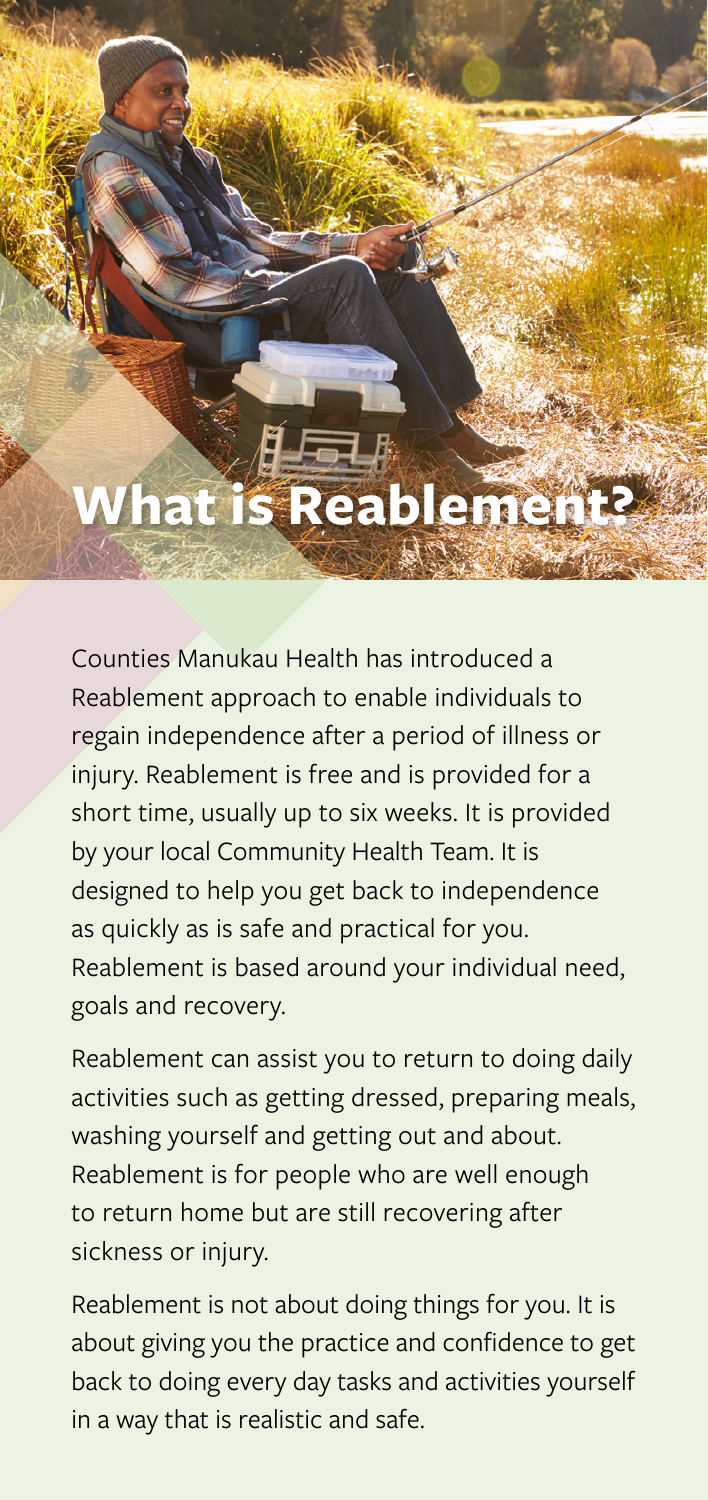# How can Reablement assist me?

### **It can help you to:**

- Return home from hospital faster
- Keep or regain skills for daily living Ē,
- **Regain or increase confidence**
- Provide an opportunity for you to keep doing the things that are important to you such as visiting friends, attending community activities, participating with family activities or returning to work as appropriate.

# What can you expect?

In the first few days after going home from hospital you will be visited by the Reablement Team. They will talk to you about what is important to you and your family/whaanau, about what activities you can and can't do. They will help to develop a weekly plan to assist you to get you back to being as good as you can be.

The support workers who visit you have been trained in working in Reablement and have a support team of nurses, doctors, physiotherapists and occupational therapists to assist and guide them as required.

# How can Reablement help your family/whaanau?

By working together with your family/whaanau we will all know what we are aiming for and the steps you need to achieve along the way.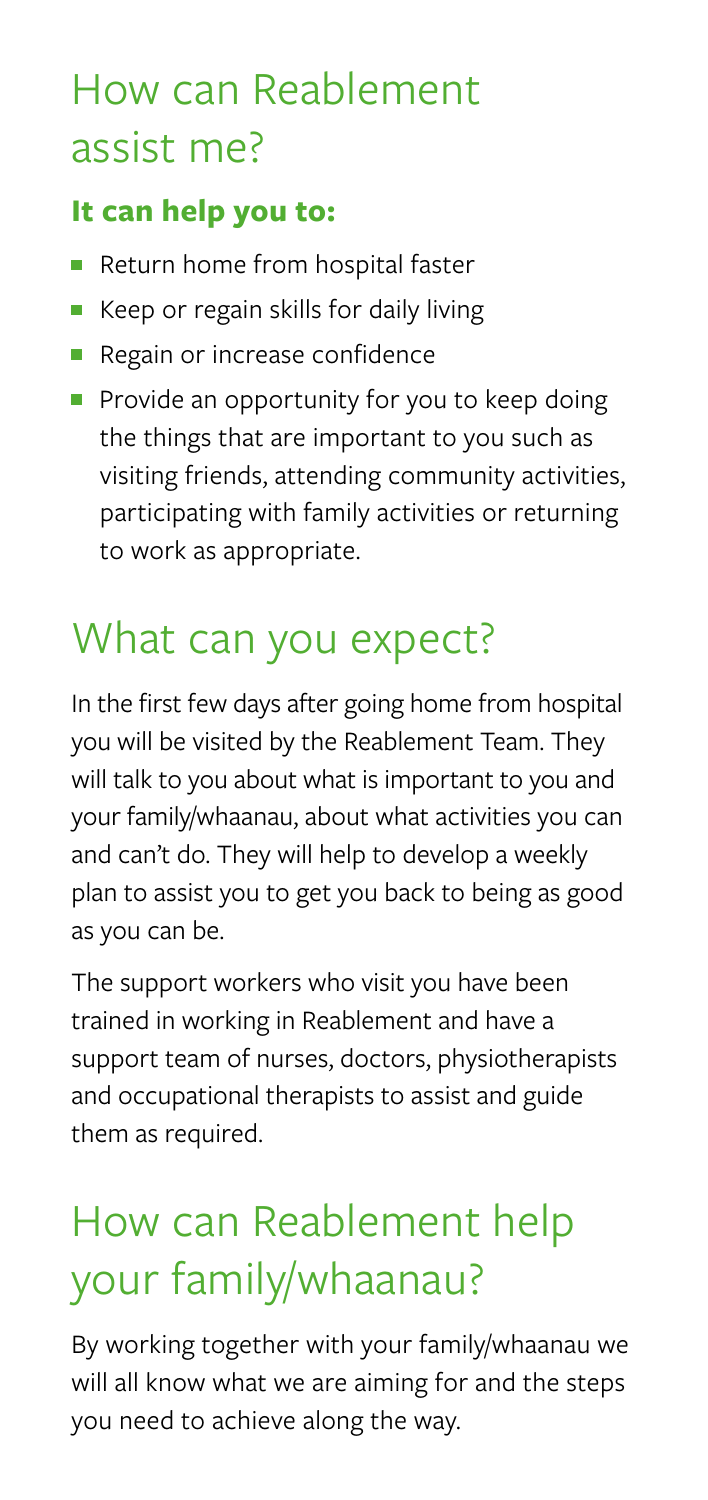Reablement is for up to six weeks or less depending on individual need.

You may be visited more frequently when you first get home; this support will reduce as you become more independent.

Support workers can visit up to four times a day if required and can work with you in a flexible way to support the achievement of your personal goals.

Support workers will assist you to do things for yourself and demonstrate new ways of doing things to build your confidence and independence.

Staff will measure your progress and plan ongoing support with you if needed.

An Occupational therapist or Physiotherapist may introduce equipment or modifications to your home. These could be temporary or permanent, and are designed to help keep you safe and independent at home.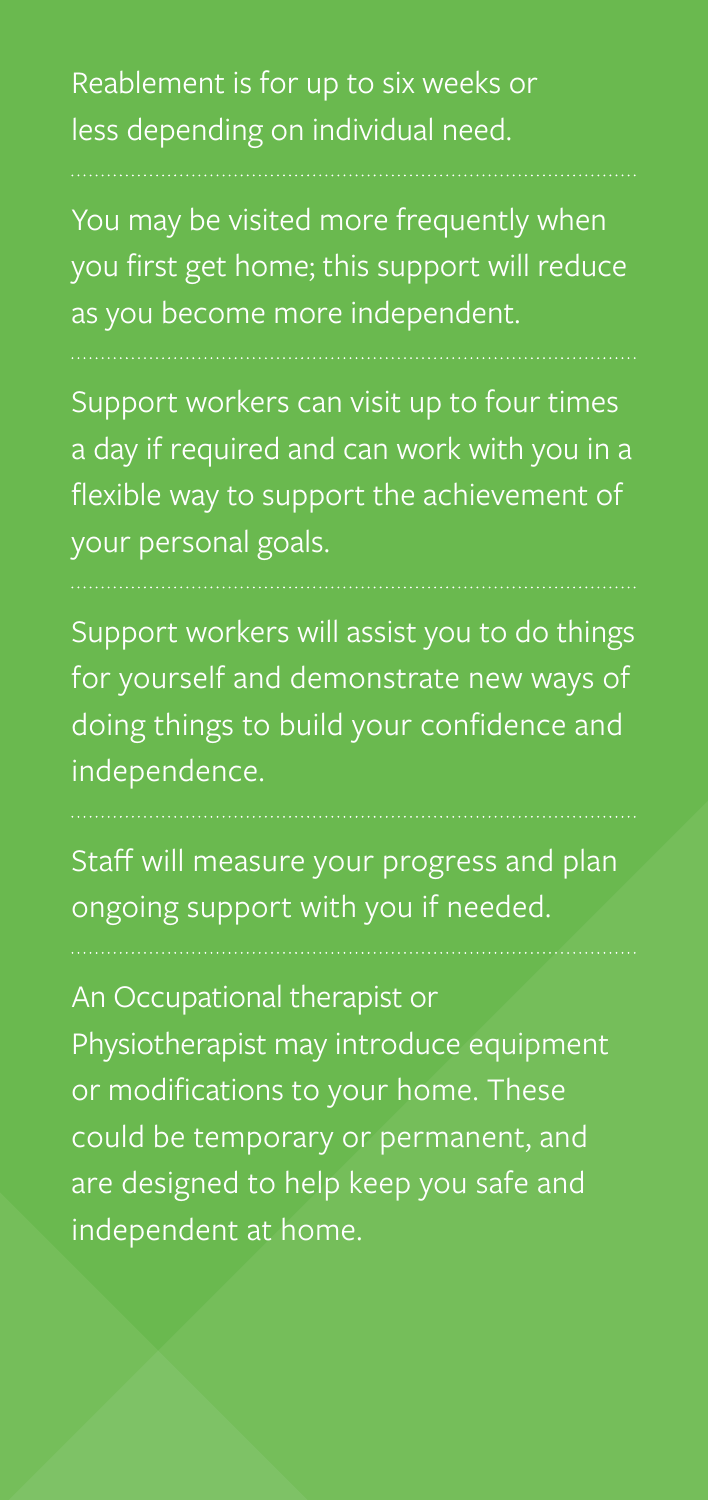During week two of Reablement you and your family/whaanau will be invited to take part in an assessment and planning review to decide whether you need any ongoing support and to plan how you will manage when Reablement ends. This is a good opportunity to raise any issues or concerns you or your family/whaanau might have about your care needs.

# What you can do to make Reablement successful for you?

- You are most likely to improve if you are willing and positive about Reablement.
- You can help maintain enthusiasm by setting realistic goals.
- **Motivation is the key to success.**

# What happens next?

If a member of your care team has offered to enroll you in Reablement and you wish to accept just let them know and they will organise this for you.